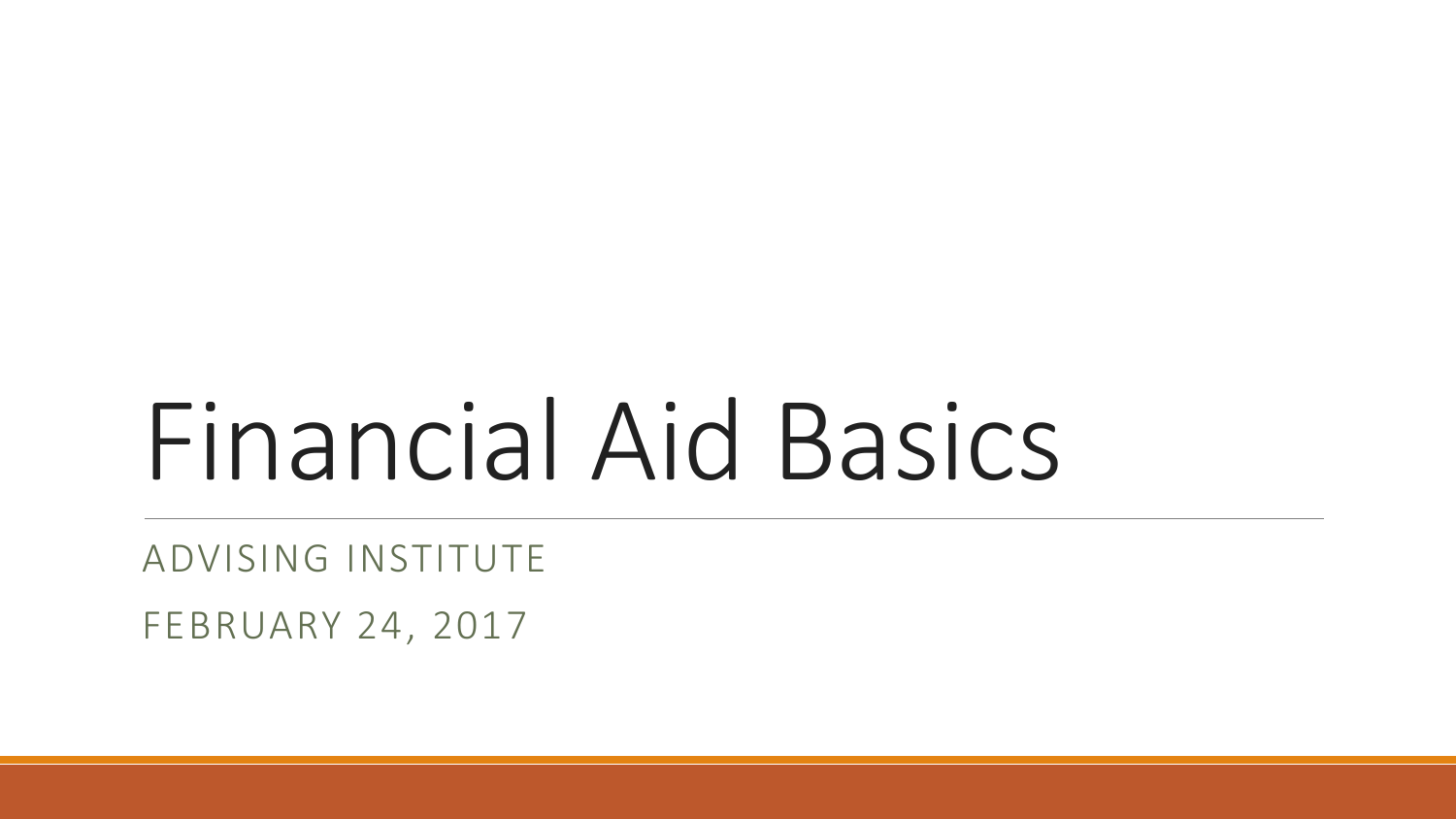

#### General financial aid eligibility

- **Application and awarding**
- **Book advances**

Attendance requirements

- **Pell freeze**
- **Withdrawals**
- Attendance verification & withdrawal calculations

Academic eligibility

- **Courses must meet program requirements**
- **Satisfactory Academic Progress**
- **Program limits**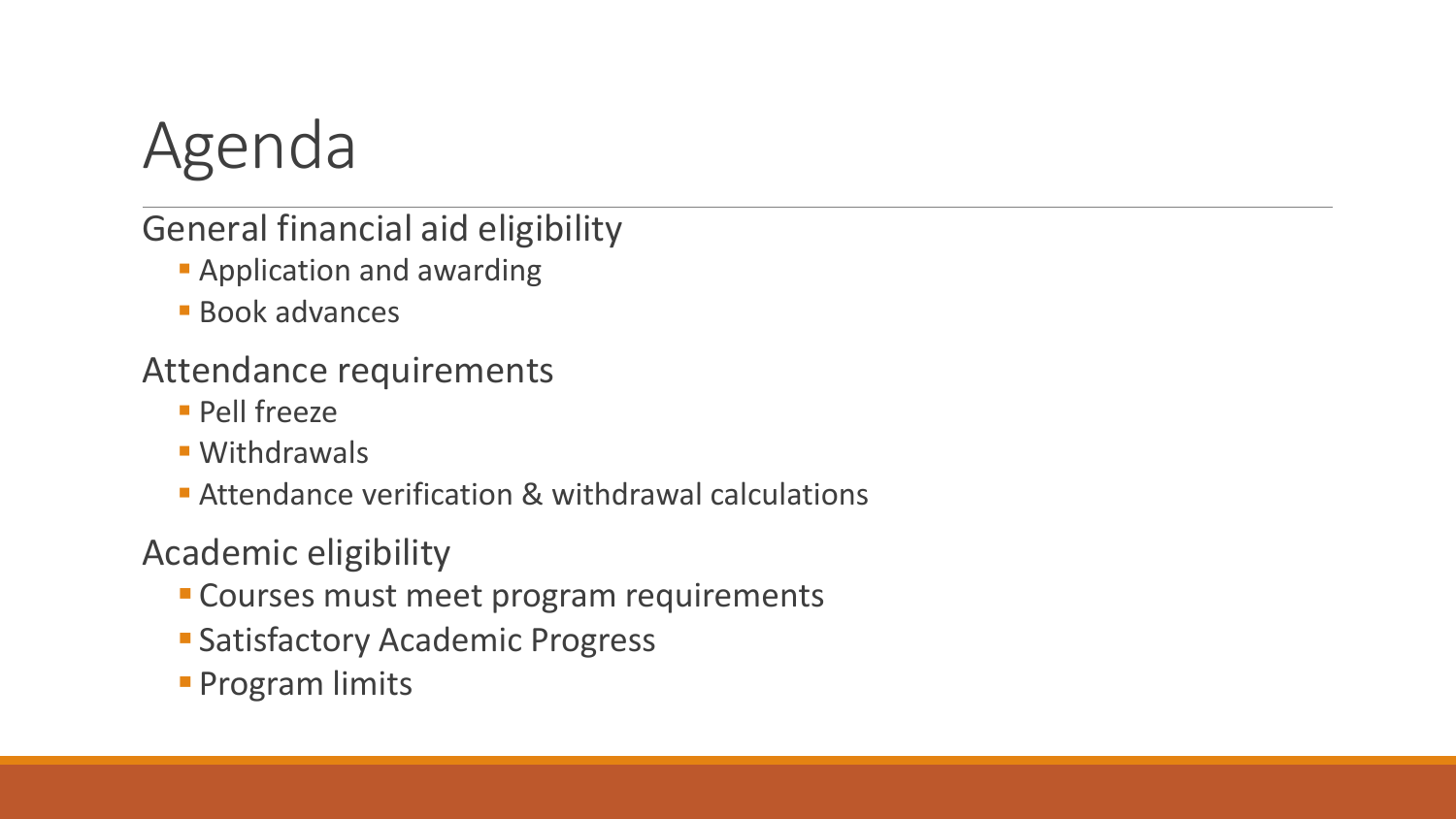## How to apply

Complete the Free Application for Federal Student Aid (FAFSA) at [www.fafsa.gov](http://www.fafsa.gov/) each academic year

 $\blacksquare$ MCC priority filing date is May 1st

**FAFSA can be completed throughout the school year, provided the** student is still attending

Approximately 40% of students will need to provide follow up documentation

- **Federal verification**
- Database mismatches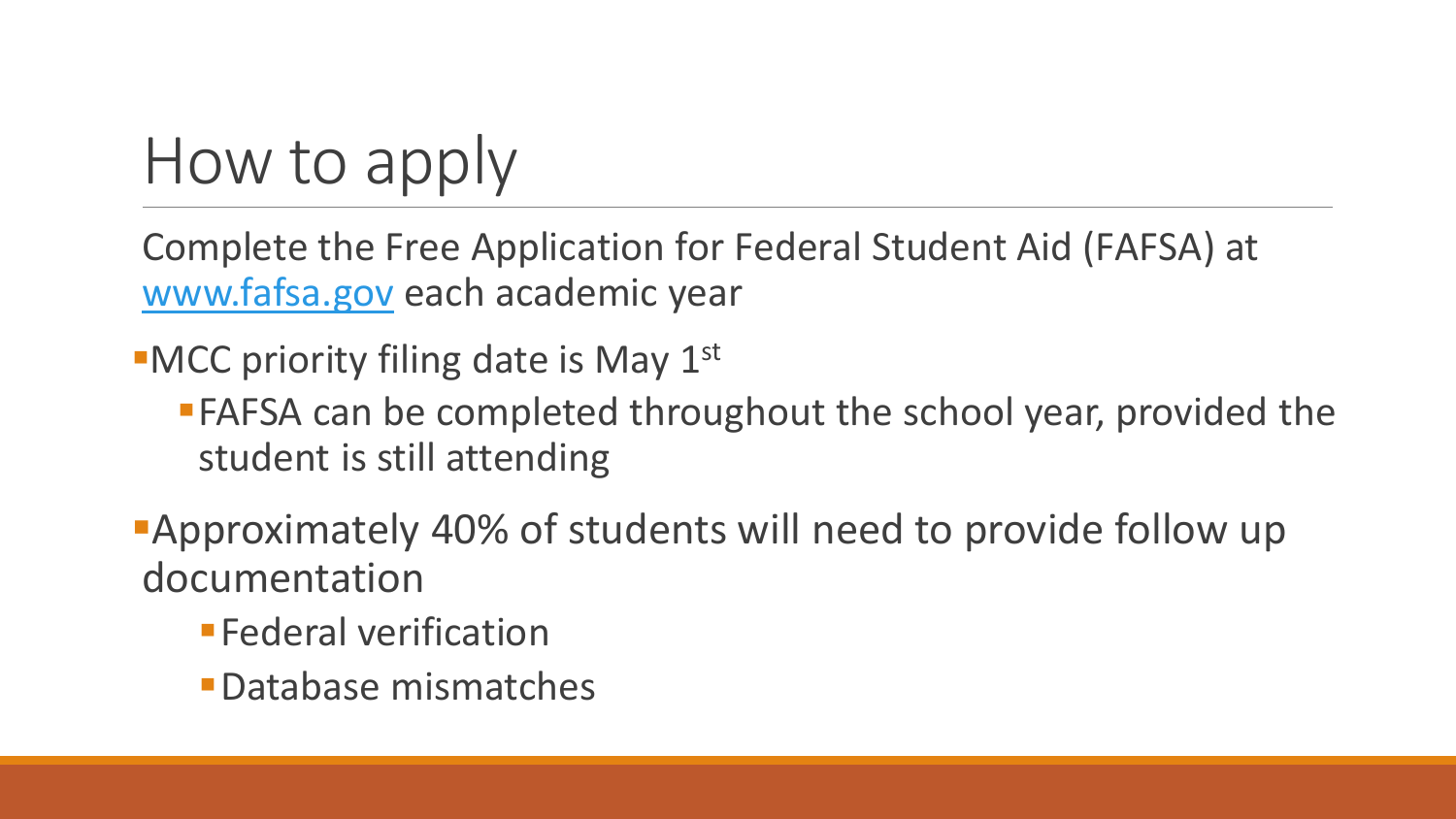# Financial Aid awarding

Students can be full-time or part-time!!!!!

MCC packaging philosophy:

**-Offer aid to cover estimated cost of tuition, fees, and books** 

- Federal grants (Pell Grant, SEOG) may cover cost
- **Add state grants if eligible and necessary**
- Add offered federal loans if necessary

Awards can be viewed on MiddleNet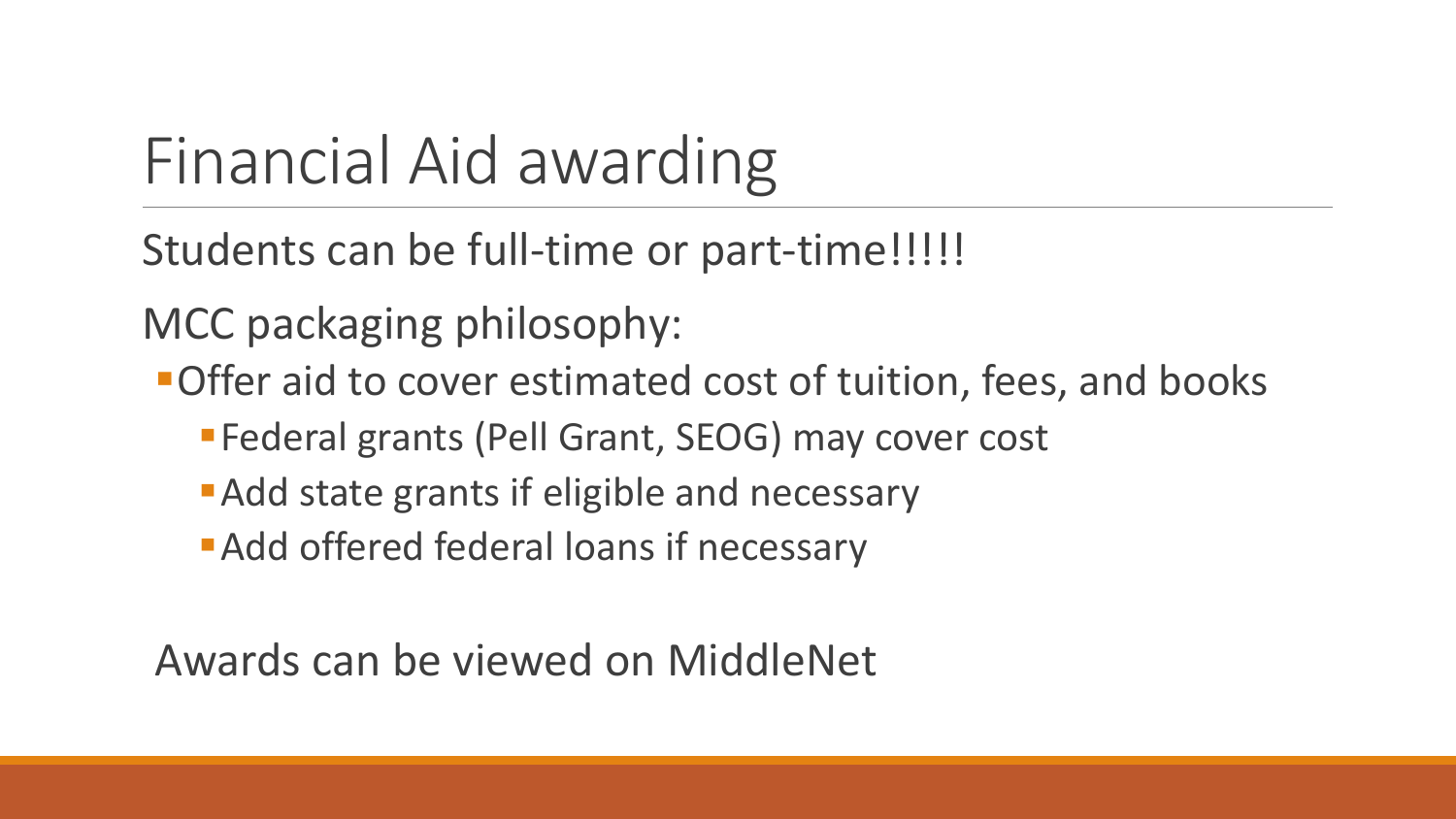# File completion

- Most students with incomplete files receive estimated awards
- **Files must be completed before aid can disburse**
- Students are notified of missing information at least once a month, via regular mail and email to MCC accounts
- Status can be viewed on MiddleNet
- Files are closed and aid canceled when no response after 6+ requests or when students leave and federal regulations prohibit disbursement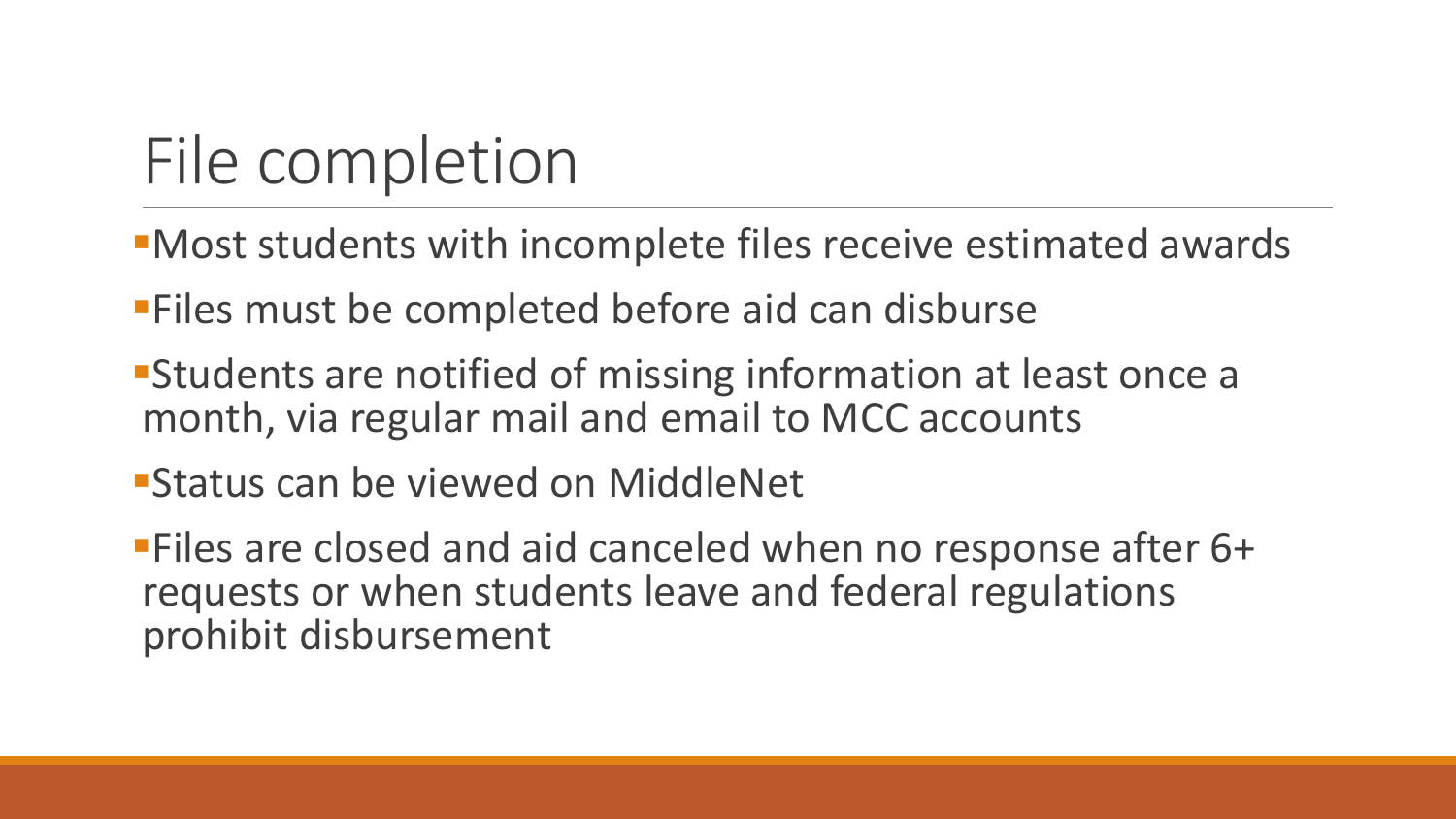### Book advances (vouchers)

Available to financial aid recipients whose financial aid is greater than billed expenses

- **Created two weeks before start of term and through the** first three weeks of class
- **Students informed by message to MCC email accounts**
- Bookstore charged amounts are added to MCC tuition and fee account before financial aid is paid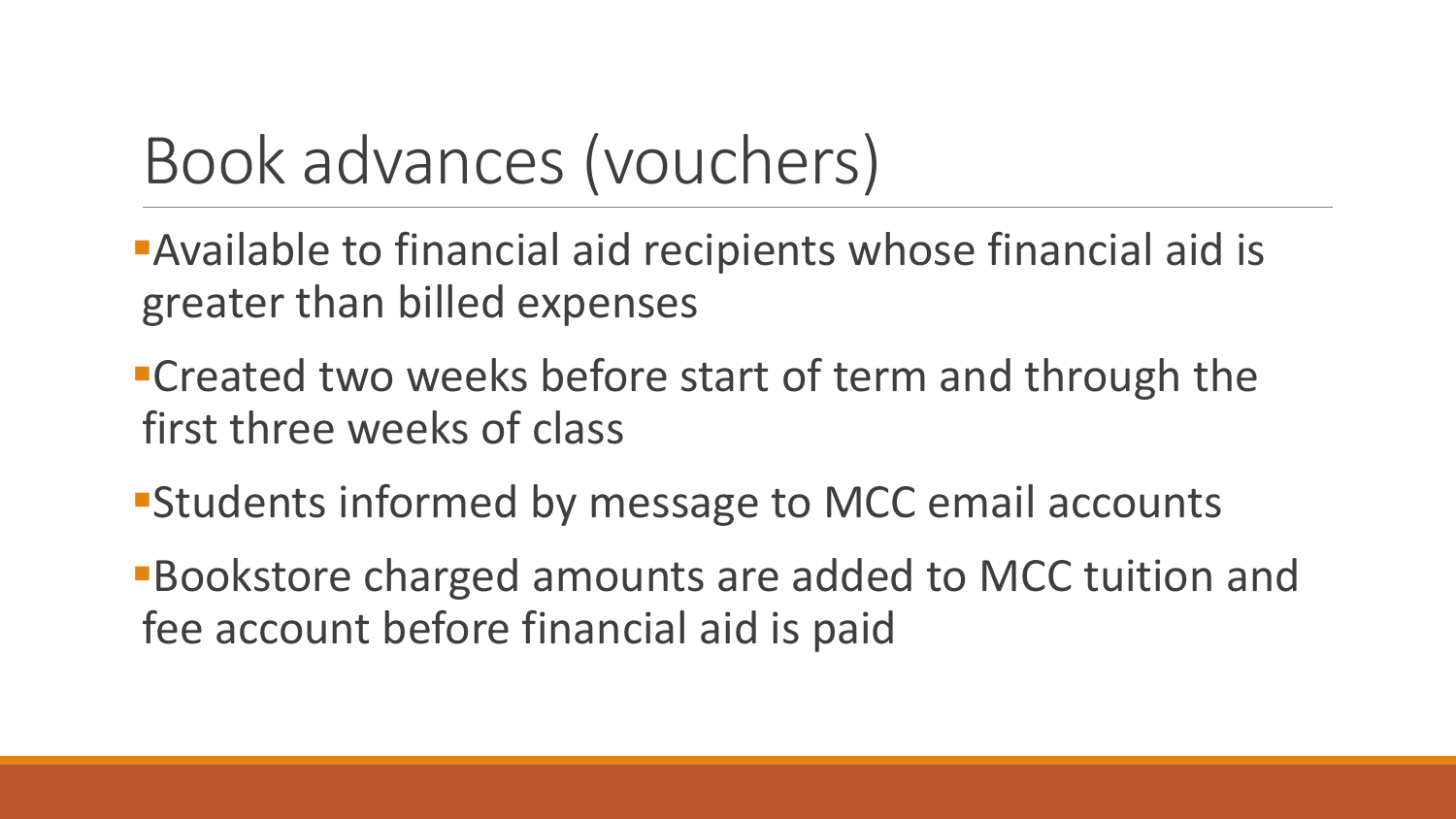### Pell Freeze

Required to freeze enrollment hours for aid calculation purposes

**Freeze process runs at beginning of week three; when DC** ends and W begins

**If a student withdraws from a class after the freeze, charges** won't change nor will federal grants

**If a student adds a class after the freeze, charges will** increase but federal grants will not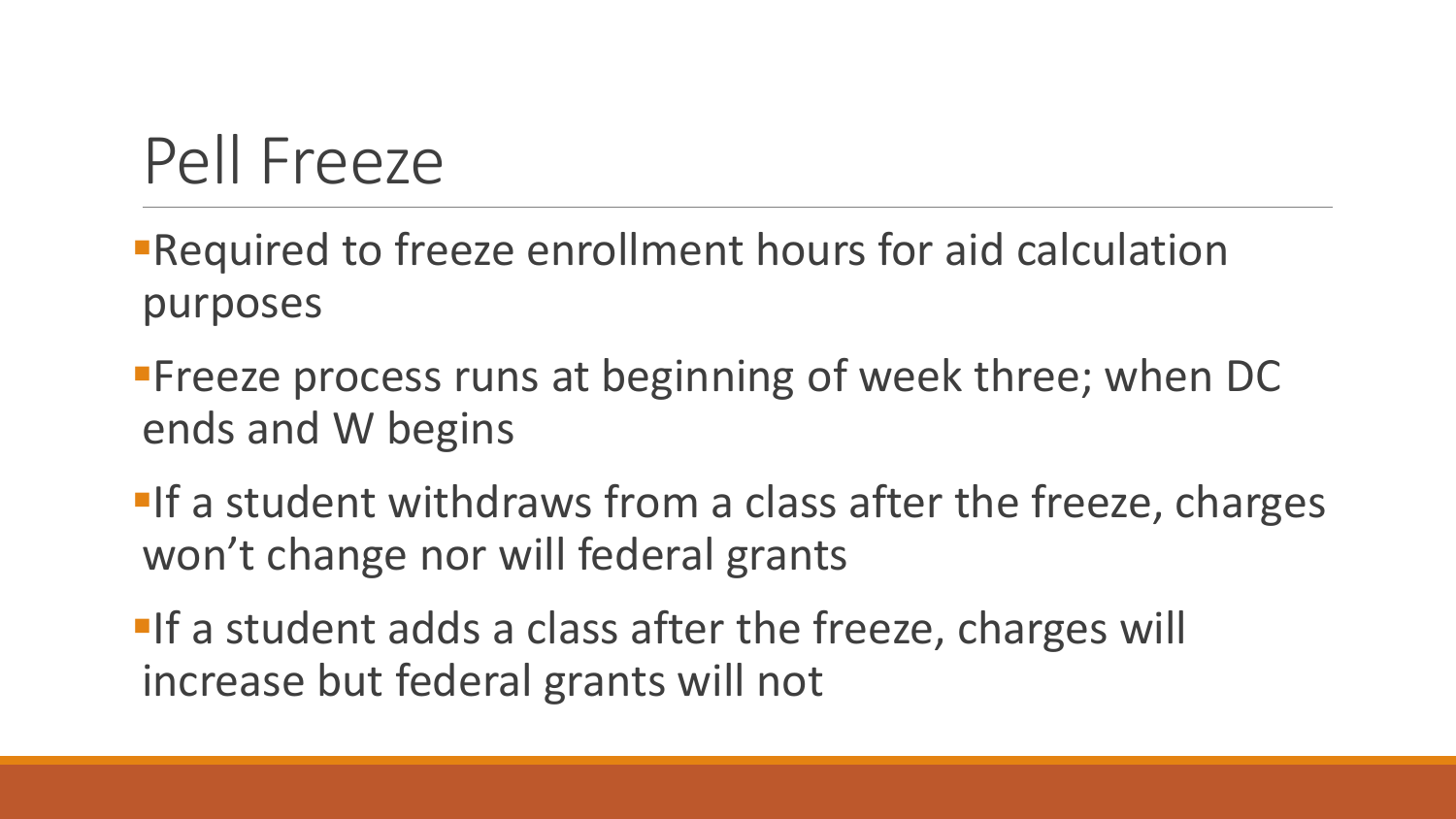### DN process

Instructors have opportunity to remove students from class list during third week of term if student never attended

#### DN process allows

- **Student Accounts Office to adjust bill**
- **Financial Aid Office to adjust aid**

Reduces attendance verification process later in term **Faculty participation is critical!**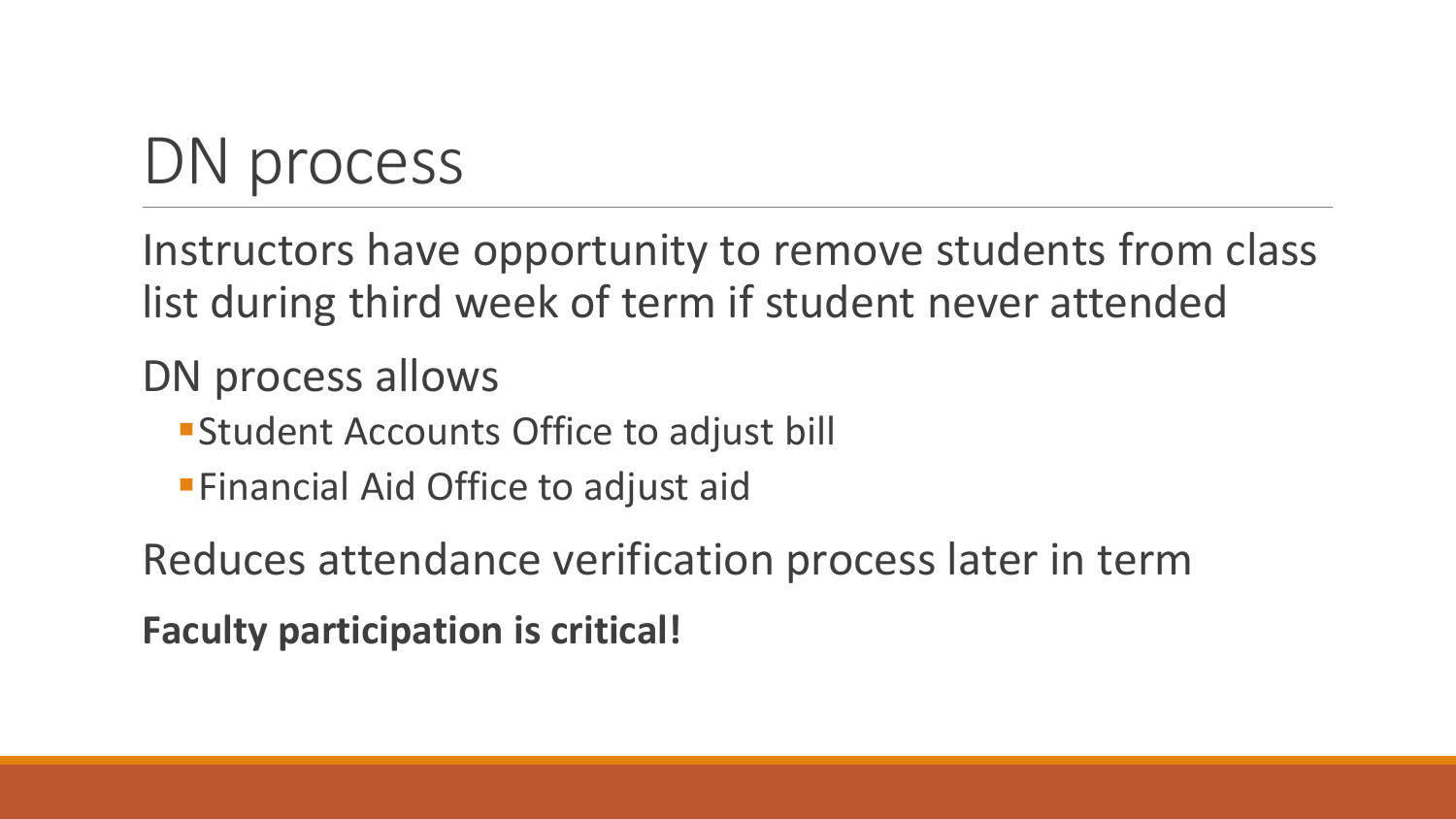### Official Withdrawals

Financial aid recipients who withdraw from all semester classes must be reviewed to determine the percentage of aid they have "earned"

Based on percentage of semester they have attended

e.g. attended 35 days / 105 days in semester = 33%

Will owe 100% of bill but retain 33% of aid

Accuracy and timeliness of proration calculations are subject to audit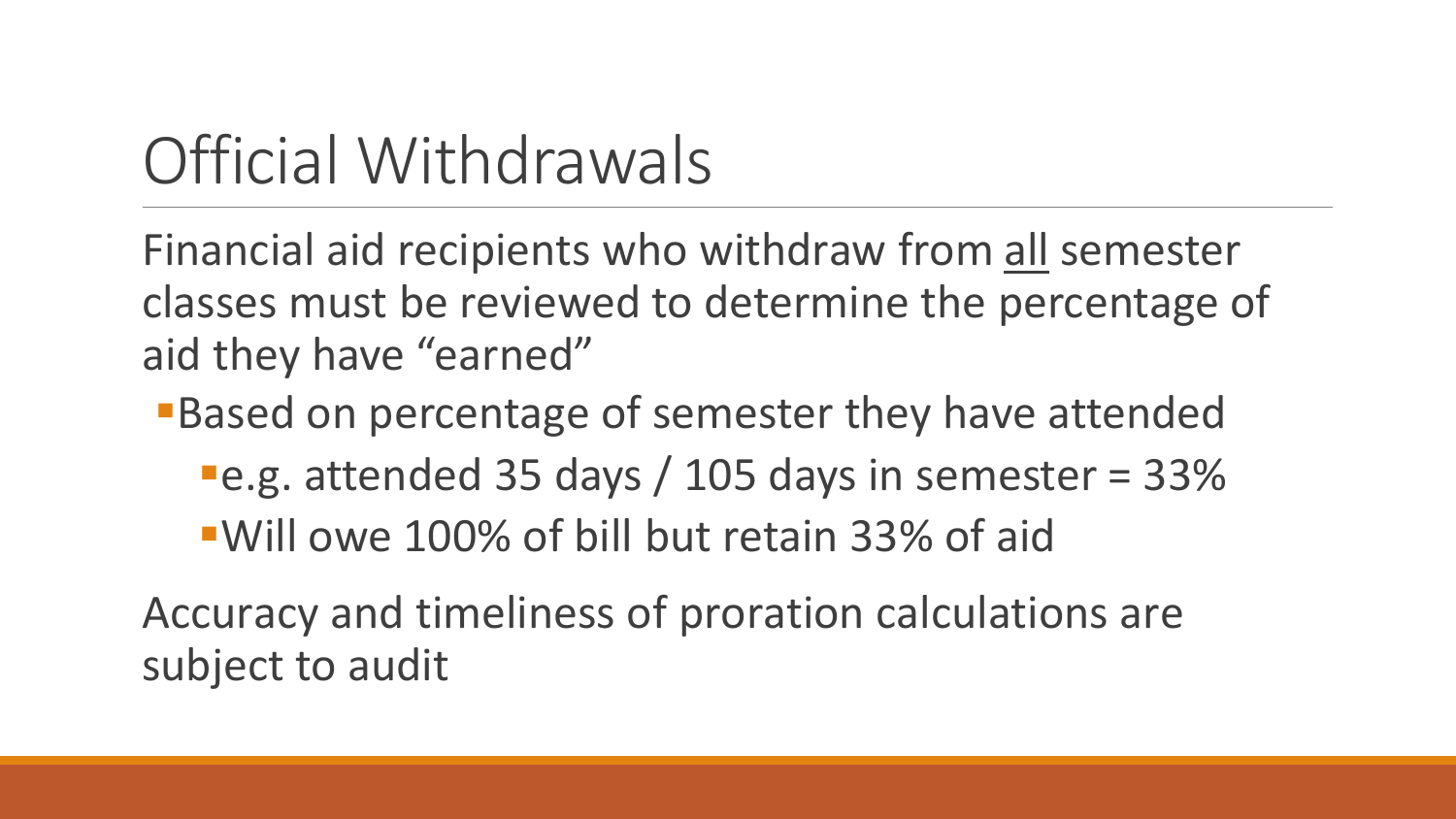### Unofficial Withdrawals

Federal regulations require a process to determine unofficial withdrawals (walkaways)

- In lieu of an established enrollment process at MCC, we use attendance verification
	- Faculty are notified by email to complete verification process on MiddleNet

### **Faculty participation is critical!**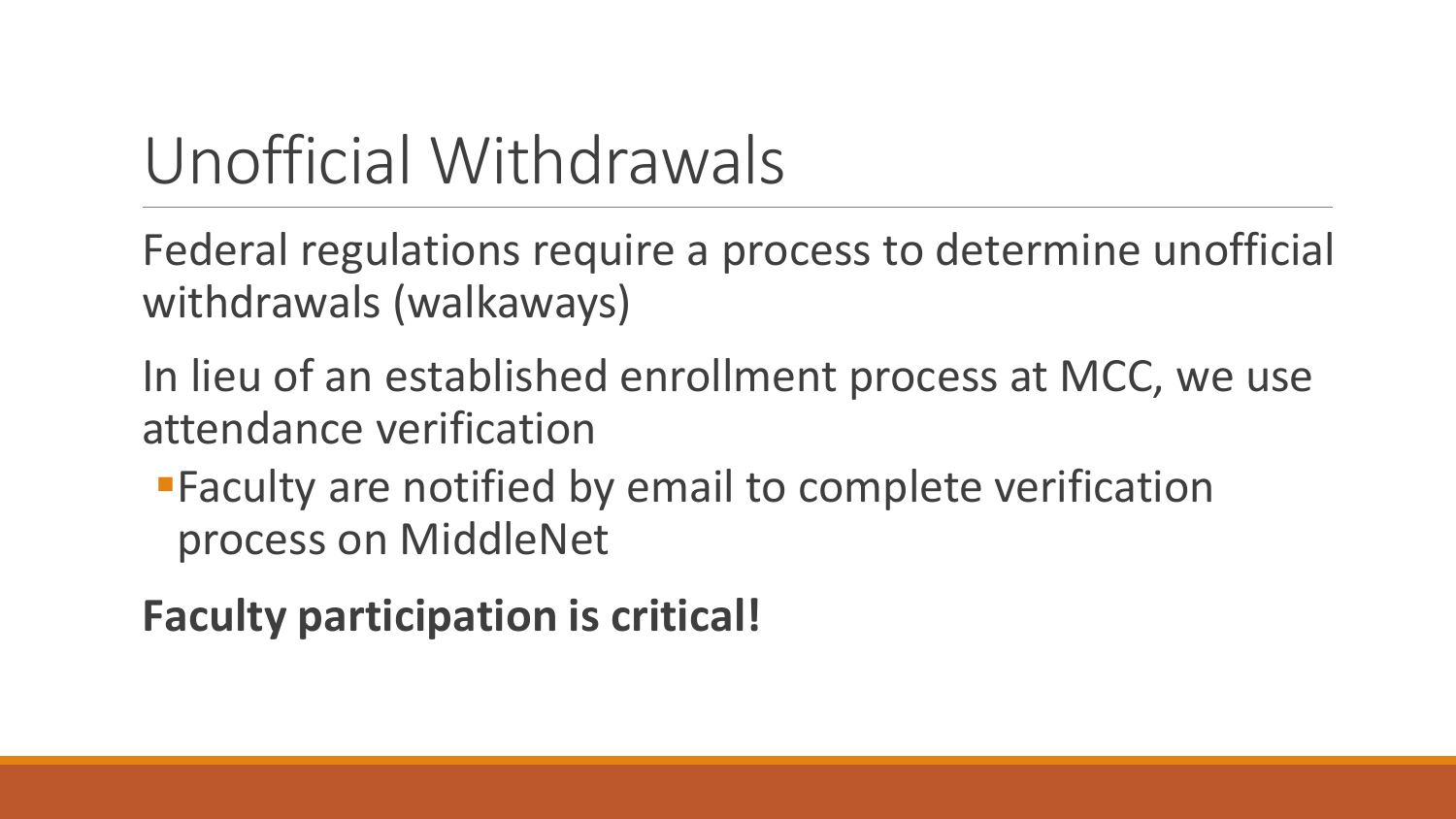### Attendance verification

Mid term: deficiency grades

Aid recipients showing any combination of official withdrawals and mid-term F grades equal to 50% or more of credits

#### End of term: no passing grades

**Aid recipients without previous attendance review and who have** no passing grades

Unless at least one faculty member confirms attendance, proration calculation reducing aid is required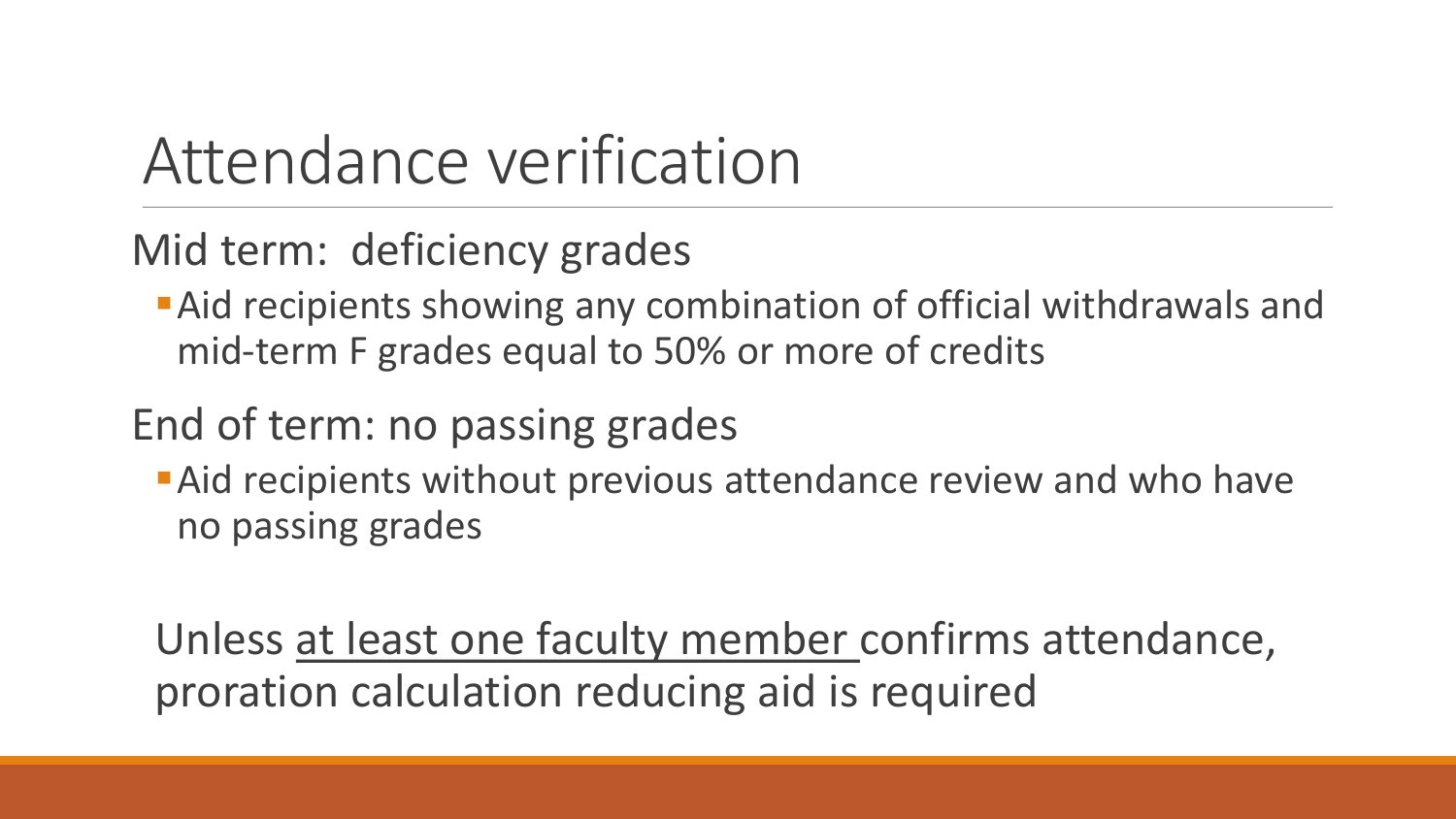## Academic eligibility – course requirements

To receive financial aid, courses must fulfill degree requirements

Mass Transfer requirements should be fulfilled by taking degree requirements

Issues:

- Course repeats
- Catalog term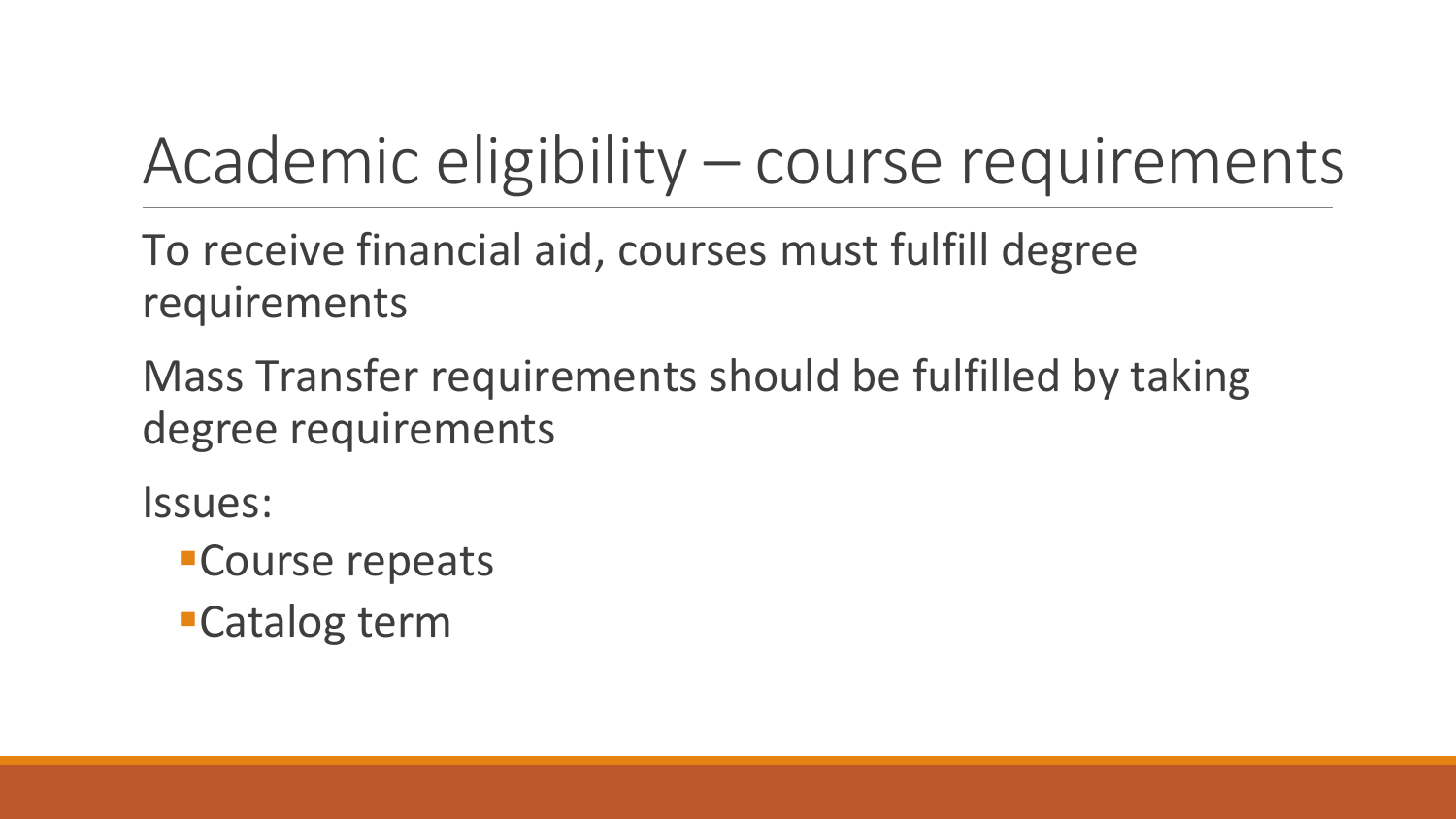### Satisfactory Academic Progress

Qualitative measure of progress = GPA

- $-1 12$  credits 1.7
- $-13 24$  credits 1.8
- $\blacktriangleright$  2.4 credits 2.0

Quantitative measure of progress = completion rate

- Credits completed / credits attempted
	- **e.g. 40 credits completed / 65 credits attempted = 61%**
- Minimum standard 66.7%

These standards are available at [www.middlesex.mass.edu/FinancialAid/](http://www.middlesex.mass.edu/FinancialAid/)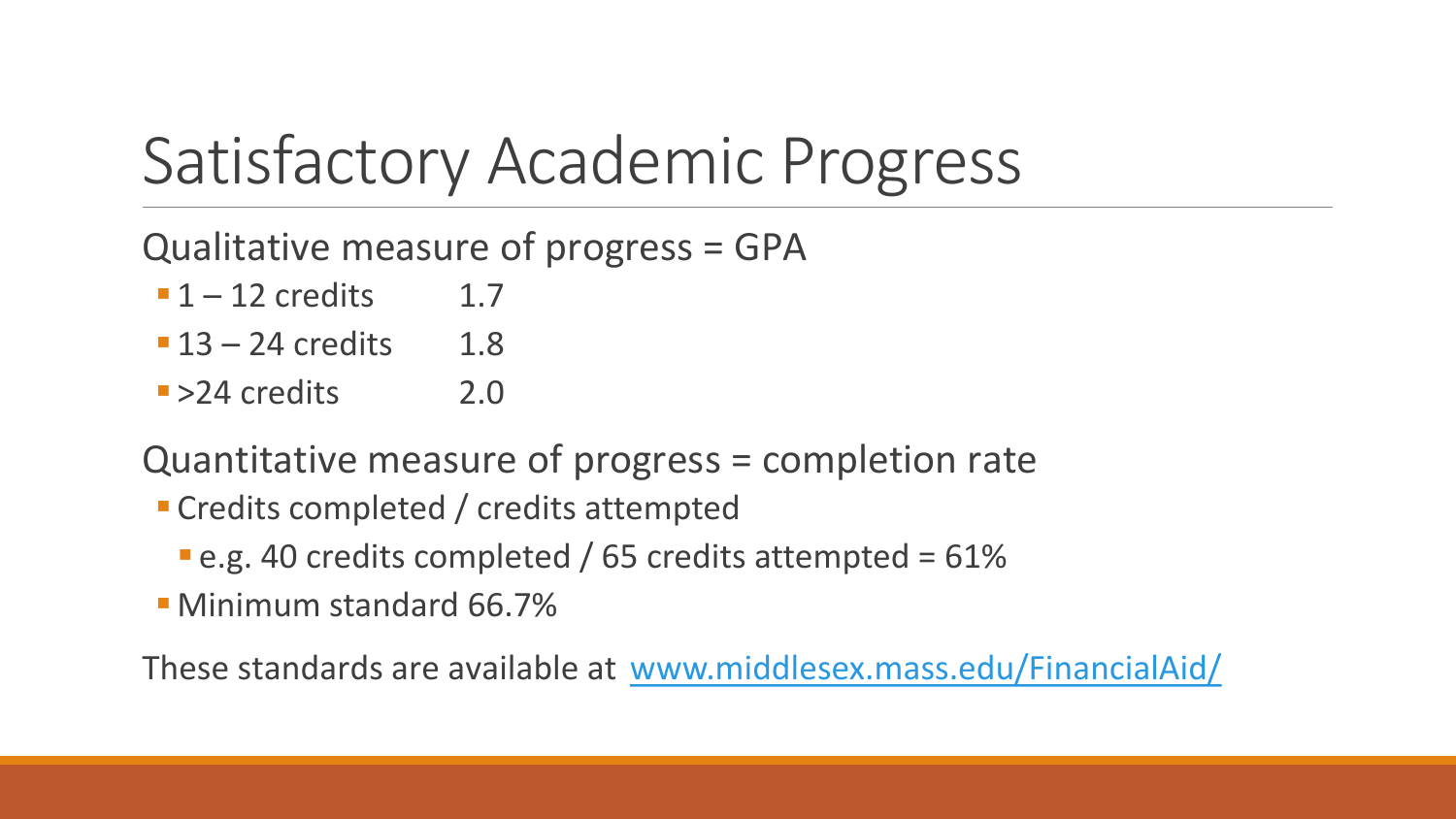### Satisfactory Academic Progress

Maximum Time Frame:

Complete program of study within 150% of length of program

 $-e.g. 150\%$  of 60 credits = 90 credits

Exclusions:

- **Up to 30 developmental credits**
- **ELL courses that do not fulfill Gen Eds**
- Courses taken when enrolled in a different major

Students can appeal to regain eligibility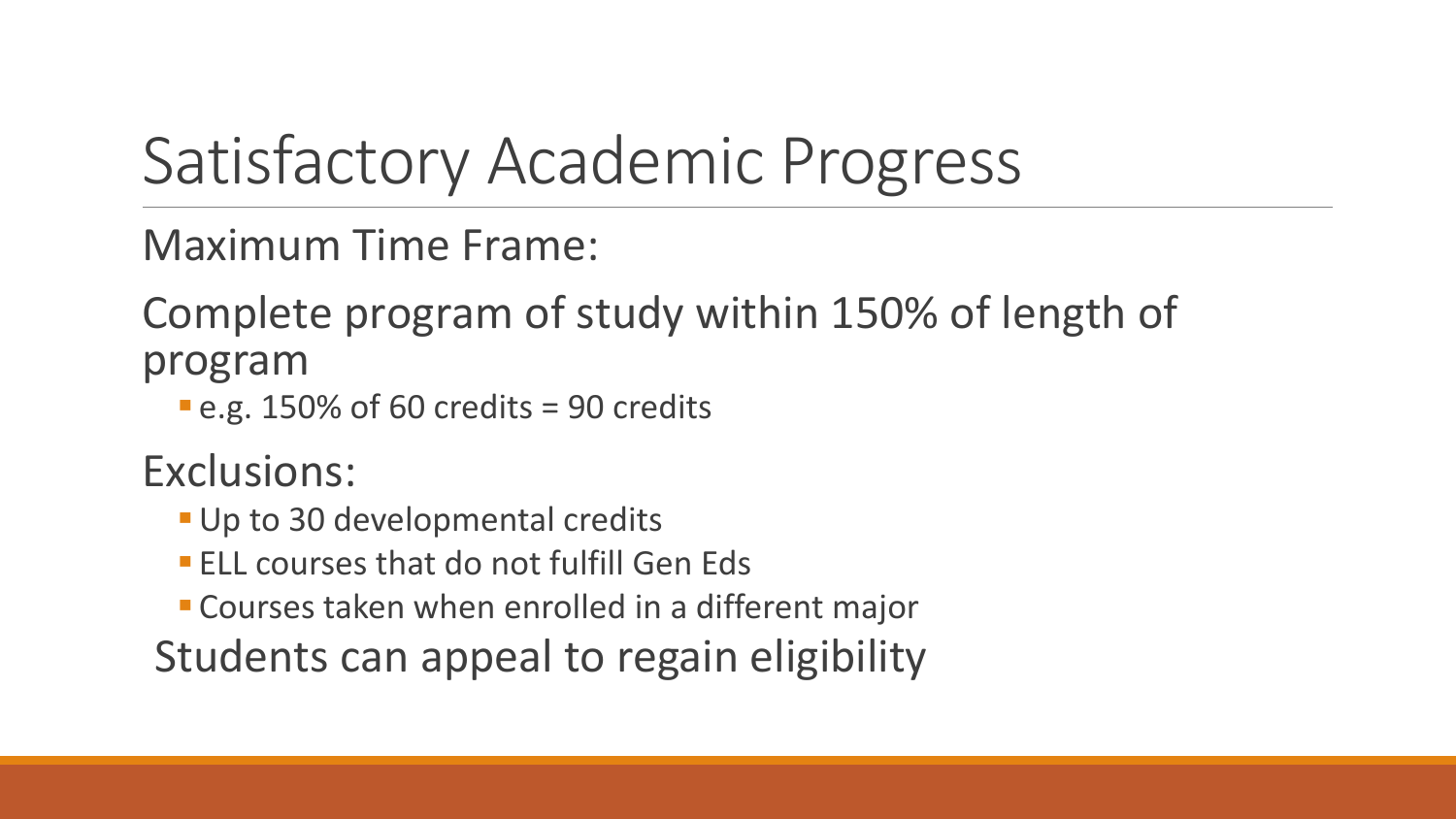# Federal Program Limits

### Federal Pell Grant lifetime limits

600% is maximum time frame to receive Pell Grants as an undergraduate (includes work towards Bachelor's degree)

### Federal Direct Loan

- **SULA: Subsidized Usage Limit Applies**
- Must complete program within 150% of the program length or loan subsidy is forfeited